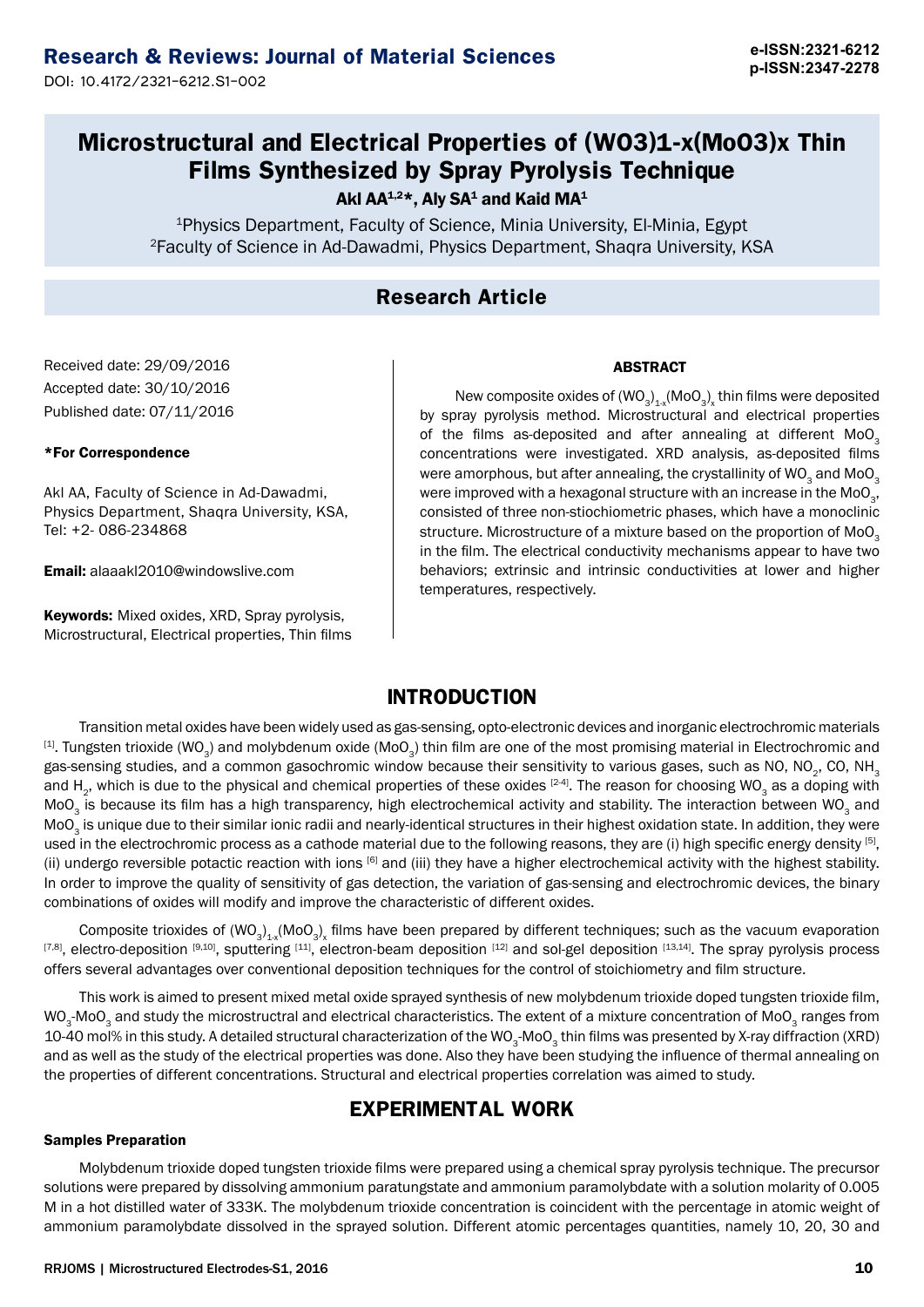40 mol% were considered to get a composite of  $(WO_3)_{4:x} (MO_3)_x$  thin films. These solutions were mixed together accorded with atomic ratios to the deposition onto the heated glass substrate with change percentages referred to in Table 1. Equations expected the chemical reactions to get the compound as follows;

Table 1. The weights of the ammonium paratungstate and ammonium paramolybdate powder used in the preparation of samples for a mixture oxides of WO<sub>3</sub> and MoO<sub>3</sub> with different atomic percentage, which was dissolved in 100 ml of distilled water.

| Ammonium paratungstate (gm) | Ammonium paramolybdate (gm) | Doping percentage (%) |
|-----------------------------|-----------------------------|-----------------------|
| 1.400787                    | 0.061795                    | 10                    |
| 1.245144                    | 0.123590                    | 20                    |
| 1.089501                    | 0.185385                    | 30                    |
| 0.933858                    | 0.247180                    | 40                    |
|                             |                             |                       |

 $(NH_4)_{10}H_2W_{12}O_{42}$ ].4H<sub>2</sub>O  $\rightarrow$ 12WO<sub>3</sub> + 10NH<sub>3</sub> $\uparrow$  + 10 H<sub>2</sub>O $\uparrow$ 

$$
(NH4)6 Mo7O24 4H2O \rightarrow 7MoO3 + 6 NH3 \uparrow + 7H2O \uparrow
$$
\n(2)

The mixture of aqueous solution sprayed on the heated surface of glass substrate will be re-composed of WO<sub>3</sub> and MoO<sub>3</sub> which yield in the form of mixed (WO<sub>3</sub>)<sub>1-x</sub>-(MoO<sub>3</sub>)<sub>x</sub> thin films according to the following reaction equation;

$$
(NH_4)_{10}[H_2W_{12}O_{42}].4H_2O + (NH_4)_{6}Mo_7O_{24} .4H_2O \rightarrow 12WO_3 + 7MoO_3 + 16NH_3\uparrow + 17 H_2O\uparrow
$$
\n(3)

The substrate temperature  $(T_{sub})$  and film thickness were kept constant at 673K and 650 nm, respectively. The prepared samples of mixed WO<sub>3</sub>-MoO<sub>3</sub> were then annealed at temperature of 723K in the air for two hours. Thin films were carefully preserved in a desiccator to be used later in studying of their characterization. Films deposited on the glass substrates were used for structural and electrical characterization.

Stylus mechanical method was used for thickness measurements. In stylus instruments, a diamond needle of very small dimensions is used as the arm of an electromechanical pick-up. The position of the pickup is determined by a slider which is pressed on the area surrounding the needle to give the mean zero position.

### Microstructural Characterization

X-ray diffraction (XRD) patterns were taken to collect by X-ray diffractometer (JEOL model JSDX- 60PA materials research), at room temperature using Ni-filtered Cu K<sub>a</sub>- radiation ( $\lambda$  = 0.15418 nm). Continuous scanning was applied with a slow scanning speed (1/min) and a small time constant (one second) for the two theta range from 4 to 80° . X-ray diffraction line profile analysis (XRDLPA) was used to study the microstructure of the prepared samples. The line broadening is a result of the small size of the crystalline [15-18] as well as the non-uniform displacements strain of the atoms with respect to their reference lattice positions [18]. The observed integral breadth of the sample is a convolution of an instrument and a physical factor. This can be represented as follows;

$$
I_{obs}(2\theta) = I_{exp}(2\theta) * I_{S}(2\theta) + background
$$
 (4)

where (\*) is a convolution operator. The functions  $I_{obs}$ ,  $I_{exp}$  and  $I_{S}$  are the broadening profiles of (i) the observed (B), (ii) the instrumental or standard sample (b) and (iii) the pure sample (β), noting that, these three broadening profiles are functions in the diffraction angle 2θ. The corrected Lorentzian (Couchy) and Gaussian components of the integral breadth are given by

$$
\beta_L = B - b \tag{5}
$$
  

$$
\beta_G^2 = B^2 - b^2 \tag{6}
$$

where B and b are the broadening and instrumental factors, respectively. The average crystallite size (D) is calculated by using Scherrer's equation as follows [19];

$$
D = K\lambda / \beta \cos \theta \tag{7}
$$

Where the constant K is taken to be 0.94, λ the wavelength of X-ray used and β the broadening of pure specimen correction (full width at half maximum) of the diffraction peak. The internal micorstrain, <ε> in the film is calculated according to the relation;

$$
\langle \varepsilon \rangle = \frac{\beta \cot \theta}{4} \tag{8}
$$

### Electrical Characterizations

**Electrical resistivity measurements:** The electrical resistance of the thin films was measured by using two-point probe technique. Two aluminum electrodes were deposited on the samples with leaving an uncoated trip in the middle of the film. Loadspring was fixed to two copper rods used for better contact with the two aluminum electrodes. The resistance of the sample was measured using a digital Keithly electrometer (model 616) and a stabilized power supply. The temperature of the specimen was recorded with chromel alumel in close thermal contact with the specimen surface. The temperature dependence of d.c. electrical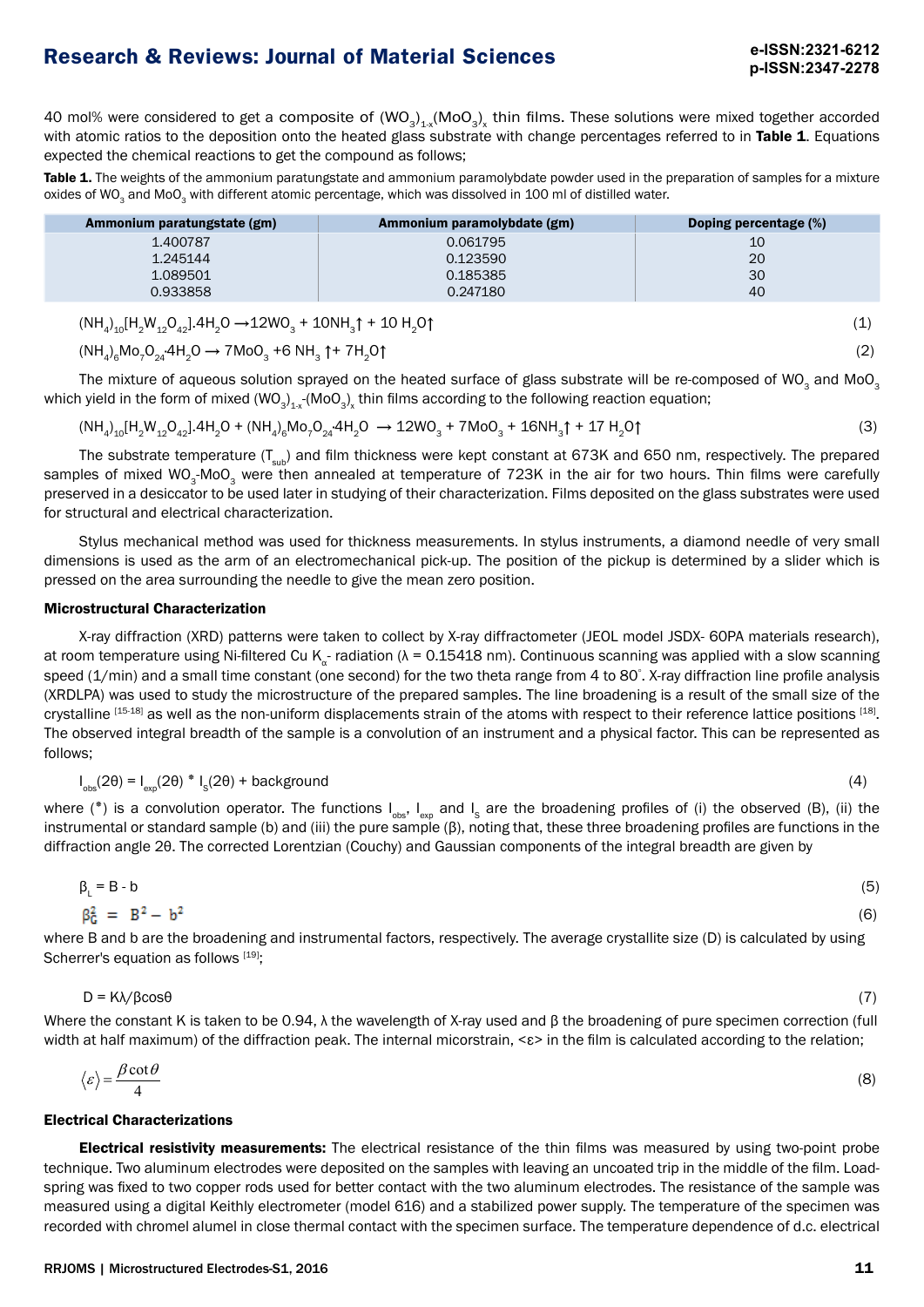resistivity,  $\rho_{dc}$  for the film was measured in the temperature range from 300 to 523K. It was calculated by;

$$
\rho_{dc} = \frac{Rw t}{d}
$$
 (9)

where d is the distance between two copper electrodes (1.4 cm), R is the resistance of thin film (Ω), w is the electrode length covered by the film (width of the thin film is 2.5 cm) and t is the film thickness (cm).

Sheet resistance measurement: The sheet resistance of semiconductor is considered as a widely used technique to characterize the thin films. It measures the resistance of thin films across a square area to identify the nature of the roughness of film surface and thickness homogeneity. To calculate the sheet resistance of thin films is implied that the current passes through the sheet plane and is not perpendicular to it. Also, the resistivity of bulk material, ρ can be calculated by multiplying the film thickness, t and the sheet resistance  $R_{sh}$  as given by the following formula [20];

$$
\rho = R_{sh}.t \tag{10}
$$

### **RESULTS AND DISCUSSION**

#### Structural Characteristics

The structure of as-synthesized of composite WO<sub>2</sub>-MoO<sub>2</sub> thin films: XRD patterns of the as-deposited samples as well as samples of a composite (WO<sub>3</sub>)<sub>1-x</sub>(MoO<sub>3</sub>)<sub>x</sub> films with different concentrations of MoO<sub>3</sub> are shown in Figure 1. Results showed that, the investigated samples of tungsten and molybdenum trioxide have a polycrystalline structure. All the diffraction peaks of pre-annealed WO<sub>3</sub> in the lower diffraction pattern can be indexed to the hexagonal structure of WO<sub>3</sub> with lattice constants of a=b=0.73025 nm, c=0.38970 nm, α=β=90°, γ=120° (PDF card, 75-2187). No peaks of any other phase or impurities were observed in the XRD patterns. Also, the second diffraction pattern is perfectly with the MoO<sub>3</sub>, which have a hexagonal structure (PDF card, 05-0508). When the MoO<sub>3</sub> mixed with WO<sub>3</sub>, all the diffraction patterns completely amorphous form of all doped concentrations. This is may be due to, the properties of composites of oxide materials depend not only on the chemical and physical nature of of each compound, but also on the interface and synergy between them.



Figure 1: XRD patterns of as-deposited of a mixed  $Mo_{3}$  and  $WO_{3}$  thin films.

The effect of annealing on the structure of WO<sub>3</sub>-MoO<sub>3</sub> thin films: The change of crystallinity and structural identification after thermal annealing of WO<sub>3</sub> thin films with the different concentration of MoO<sub>3</sub> were studied by using XRD technique  $[21-23]$ . The diffractograms of the thin films after annealing at temperature 723K for two hours using XRD are shown in Figure 2. All the investigated samples were transformed into a polycrystalline structure. The strong and sharp diffraction peaks also indicate a good crystallinity of the samples. Compositions and phase identification process of the samples were recorded in Tables 2 and 3. It can be revealed that, the three non-stiochiometric phases Mo-W-O<sub>3</sub>, Mo<sub>9.35</sub>W<sub>1.65</sub>O<sub>32</sub> and W<sub>0.71</sub>Mo<sub>0.29</sub>O<sub>3</sub> are present. The phases are depending on the doping concentration. At concentration of 10mol%, the peaks expected corresponding to the a hexagonal structure as well as for un-doped WO $_3^{\, [24]}$ . The characteristic diffraction lines corresponding to (100), (110), (111), and (200) planes of WO<sub>3</sub> was observed and coincides with PDF number 75–2187. However, at higher concentrations of 20% and 30%, the composition of the films has a monoclinic structure with characteristic lines corresponding to (201), (010) and (411) planes of Mo<sub>9.35</sub>W<sub>1.65</sub>O<sub>32</sub>. This is matched with the planes of PDF 73-2198. Furthermore, the composition of the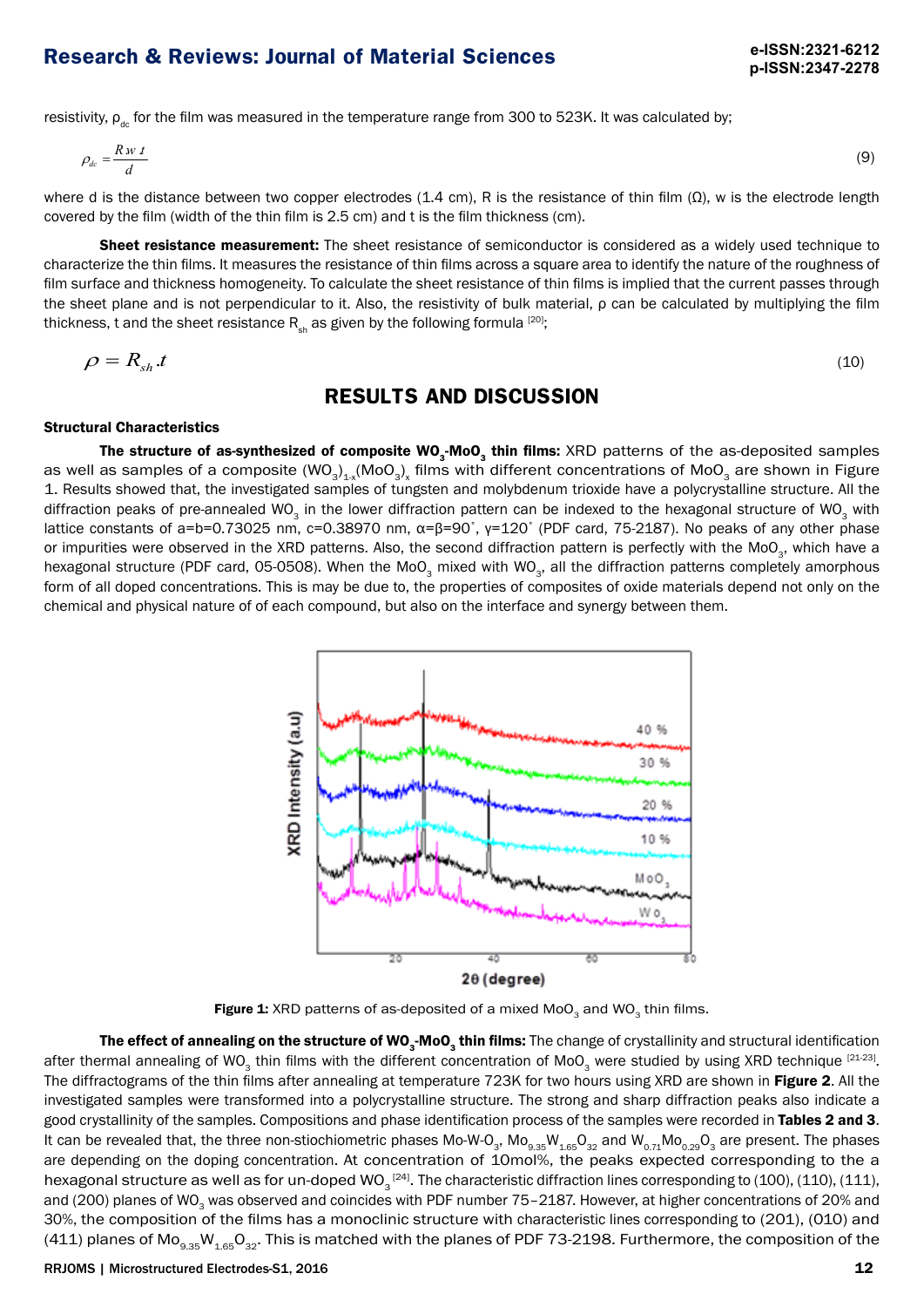films at higher concentration of MoO<sub>3</sub> (40%) has a monoclinic structure with lines (111), (200) and (112) planes of  $W_{0.71}$ Mo<sub>0.29</sub>O<sub>3</sub> which coincide with the planes of PDF 76-1279 [25,26].



Figure 2. XRD patterns of a mixed MoO<sub>3</sub> and WO<sub>3</sub> films with different doping percentages after annealing at 723K for two hours.

The chemical reaction mechanism of the composite W-Mo- $O<sub>3</sub>$  can be explained according to electrochemical activity series of elements W and Mo, where WO<sub>2</sub> and MoO<sub>2</sub> have a hexagonal structure. It was found that, the excess of Mo content increases the unit cell volume of the formed WO<sub>3</sub>-MoO<sub>3</sub> network. The structure of composite W-Mo-O<sub>3</sub> alloys was found to be a non-stiochiometric phase of  $Mo_{9.35}W_{1.65}O_{32}$  which has a monoclinic structure in the concentration range 10 to 30% of MoO<sub>3</sub>. The observed three peaks at Brag's angles are 2θ=11.00, 21.90 and 33.00° and corresponding the Millar indices are (201), (010) and (411). XRD data reveal that the composite system of W-Mo-O<sub>3</sub> phase becomes no stable and its formation is independent of  $MoO<sub>3</sub> concentration. This result indicates that the stoichiometric ratio is verified [27,28].$ 

The effect of annealing on the crystallite size and internal microstrain: The variation of crystallite/domain size with varying doping percentage is shown in Figure 3. It is observed that, the crystallite size has nearly the same value up to a concentration of 30%, while at a concentration value of 40%, the crystallite size was suddenly increased. This is due to, the composite of WO<sub>3</sub> and MoO<sub>3</sub> are the same of atomic volume. So the rate of agglomeration growth of thin films is kept constant. But at higher concentration of MoO<sub>2</sub>, the rate of growth was increased. These values of crystallite size are in good agreement with the data estimated by Kawar et al. for a similar phase and prepared by spray pyrolysis technique and other techniques [29-31].

The effect of doping percentage on the internal microstrain is depicted in Figure 4. It can be seen that, the internal microstrain depending on the MoO<sub>3</sub> concentration. Since the internal microstrain is equivalent to variations in the d-spacing within domains by an amount depending on the elastic constants of the material and the nature of internal stresses. This is due to, the growth of MoO<sub>3</sub> inserted the host unit cell of WO<sub>3</sub>, consequently the inter planer spacing was shifted. This shift in the plane position or the internal microstrain is produced as a result of the growth process of the samples and the preparation conditions. Note from the Figure 4, the value of internal microstrain nearly the same value at MoO<sub>3</sub> concentrations of 10 to 30%, while suddenly increased when the concentration 40%. It is expected that the addition of more MoO<sub>3</sub> causes imperfections to the original lattice of WO<sub>3</sub> and thus increases the amount of internal stress, which in turn increases the amount of internal microstrain. This confirms that, the WO<sub>3</sub> phase has a good crystallinity formation in the studied range from 0 to 30%  $[32]$ .

### Electrical Properties of  $WO_{3}$ -Mo $O_{3}$  Thin Films

The resistivity of semiconductor depends on several parameters, e.g. impurity concentrations, crystal defect concentration, temperature (lattice vibrations and phonon), and electron-hole concentrations. The electrical characterization of the as deposited WO<sub>3</sub>-MoO<sub>3</sub> thin films at different doping concentrations of 0%, 10%, 20%, 30% and 40 mol% was carried out by means of the resistivity-temperature measurements.

**Effect of temperature on electrical resistivity:** The electrical resistivity of mixed WO<sub>3</sub>–MoO<sub>3</sub> thin films as a function of temperature according to the Pertritz model. The thermal activation energies, ∆E, were calculated by using the following relation [33];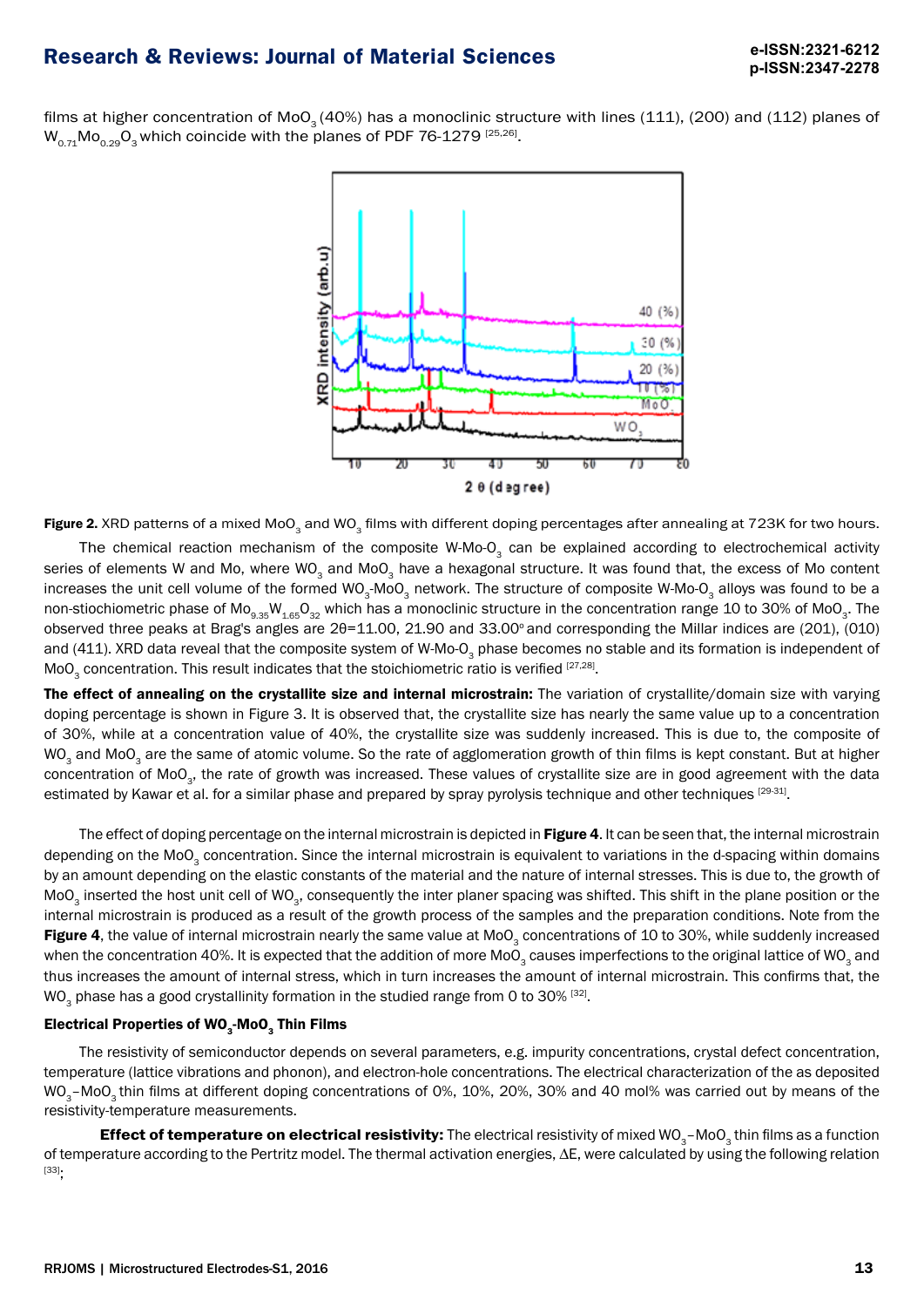$$
\rho_{dc} = \rho_o \exp(\frac{\Delta E_a}{K_B T}) + \rho_1 \exp(\frac{\Delta E_{a1}}{K_B T})
$$
\n(11)

Where ρ<sub>o</sub> and ρ<sub>1</sub> are pre-exponential constants, K<sub>B</sub> the Boltzmann constant and T is the absolute temperature. **Figure 5** shows the representation of the Lnp<sub>dc</sub> and the reciprocal absolute temperature (1000/T). It is clear that, the electrical resistivity exponentially decreased with increasing temperature for all samples regardless of the doping concentration. Furthermore, the electrical resistivity is found to be strongly dependent on the composition of thin films. This is explained by increasing of the number of thermally excited electrons [33,34].

On the other hand, the dark electrical resistivity ( $\rho_{ab}$ ), for temperature at three different zones for WO<sub>3</sub>-MoO<sub>3</sub> thin films was



Figure 3: The estimated crystallite size of a mixed  $Mo_{3}$  and  $WO_{3}$  films as a function of MoO<sub>3</sub> contents.



Figure 4. The microstrain as a function of  $MoO<sub>3</sub>$  concentration.



Figure 5. The electrical resistivity versus temperature at different MoO<sub>2</sub> percentages.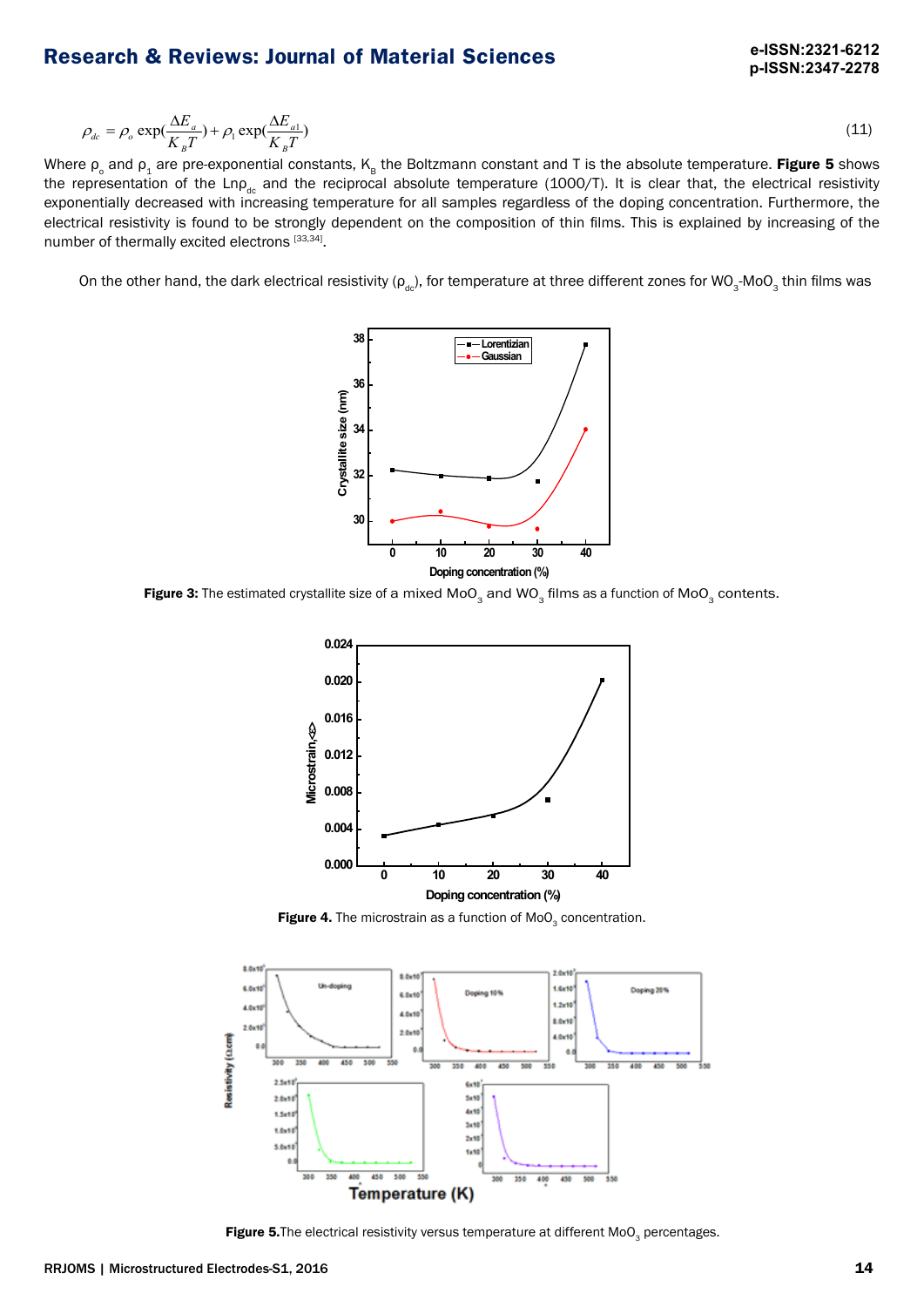| WO <sub>3</sub> after thermal annealing at at temp |         |                       |                                |      |                               |                   |                  |                         | erature of 723K for two hours.                |      |       | Table 2: X-ray diffraction results of thin films sprayed from pure trioxides of tungsten and molybdenum, as well as from different ratios of a mixture of MoO <sub>3</sub> and |      |            |                                                                                 |            |                      |                                              |
|----------------------------------------------------|---------|-----------------------|--------------------------------|------|-------------------------------|-------------------|------------------|-------------------------|-----------------------------------------------|------|-------|--------------------------------------------------------------------------------------------------------------------------------------------------------------------------------|------|------------|---------------------------------------------------------------------------------|------------|----------------------|----------------------------------------------|
|                                                    |         | WO <sub>2</sub> -Pure |                                |      | $\textbf{MoO}_3 - \textbf{P}$ | <sup>o</sup> ure  |                  | $10\%$ MoO <sub>3</sub> |                                               |      |       | 20% MoO <sub>3</sub>                                                                                                                                                           |      |            | 30% MoO <sub>3</sub>                                                            |            | 40% MoO <sub>3</sub> |                                              |
| 20                                                 |         |                       | d(Å) (hkl) Phase d(Å) (hkl)    |      |                               |                   | Phase d(Å) (hkl) |                         | Phase                                         | d(Å) | (hk)  | <b>Phase</b>                                                                                                                                                                   | d(Å) | (hk)       | Phase                                                                           | $d(\AA)$   | (hkI)                | <b>Phase</b>                                 |
| 10.00                                              |         |                       |                                |      |                               |                   |                  |                         |                                               | 8.85 | (100) | $W_{0.71}$ M $O_{0.29}O_3$                                                                                                                                                     |      |            | 8.85 (100) $W_{0.71}$ M <sub>0.29</sub> O <sub>3</sub>                          |            |                      |                                              |
| 10.94                                              | 8.08    | (100)                 | WO <sub>3</sub>                |      |                               |                   | 8.04 (201)       |                         | $Mo-W-O3$                                     | 8.04 | (201) | $Mo-W-O3$                                                                                                                                                                      |      | 8.04 (201) | $Mo-W-O3$                                                                       |            |                      |                                              |
| 12.18                                              |         |                       |                                |      |                               |                   |                  |                         |                                               | 7.38 | (201) | $\rm Mo_{9.35}W_{1.65}O_{32}$                                                                                                                                                  | 7.38 |            | $(201)$ $Mo_{9.35}W_{1.65}O_{32}$                                               |            |                      |                                              |
| 13.13                                              |         |                       |                                | 6.74 | (020)                         | $M$ o $O_{3}$     |                  |                         |                                               |      |       |                                                                                                                                                                                |      |            |                                                                                 |            |                      |                                              |
| 14.38                                              | 6.26    | (100)                 | $\sum_{3}$                     |      |                               |                   | 6.28             | (111)                   | $W-Mo-O3$                                     | 6.28 | (111) | $W-Mo-O3$                                                                                                                                                                      |      |            |                                                                                 | 6.28       | (111)                | $W-Mo-O3$                                    |
| 16.25                                              |         |                       |                                |      |                               |                   |                  |                         |                                               | 5.45 | (001) | $W_{o,71}$ Mo <sub>0.29</sub> O <sub>3</sub>                                                                                                                                   |      |            |                                                                                 |            |                      |                                              |
| 19.38                                              | 4.58    | (001)                 | $\sum_{2}$                     |      |                               |                   |                  |                         | $4.58(010)(10_{9.35}W_{1.65}O_{32}4.58)$      |      | (010) | $M$ O <sub>9.35</sub> $W_{1.65}$ O <sub>32</sub>                                                                                                                               | 4.58 |            | (010) $\rm{Mo_{9.35}W_{1.65}O_{32}}$ (4.58 (010) $\rm{Mo_{9.35}W_{1.65}O_{32}}$ |            |                      |                                              |
| 21.56                                              | 4.12    | (011)                 | $WO_3$                         |      |                               |                   |                  |                         |                                               | 4.06 | (010) | $Mo-W-O3$                                                                                                                                                                      |      | 4.06 (010) | $Mo-W-O3$                                                                       |            |                      |                                              |
| 23.13                                              |         |                       |                                | 3.85 | (110)                         | MOO <sub>3</sub>  |                  |                         |                                               |      |       |                                                                                                                                                                                |      |            |                                                                                 |            |                      |                                              |
| 24.22                                              | 3.67    | (110)                 | $\sum_{3}$                     |      |                               |                   |                  |                         | $3.68$ (111) $W_{0,71}$ $M_{0,29}$ $O_3$ 3.68 |      | (111) | $W_{0.71}$ Mo <sub>0.29</sub> O <sub>3</sub>                                                                                                                                   |      |            | $3.68$ (111) $W_{0.71}$ $M_{0.29}$ O <sub>3</sub> 3.68 (111)                    |            |                      | $W_{0.71}$ Mo <sub>0.29</sub> O <sub>3</sub> |
| 25.63                                              |         |                       |                                | 3.48 | (040)                         | $\mathsf{Mo}_{3}$ |                  |                         |                                               |      |       |                                                                                                                                                                                |      |            |                                                                                 |            |                      |                                              |
| 27.50                                              |         |                       |                                | 3.24 | (021)                         | MOO <sub>3</sub>  |                  |                         |                                               |      |       |                                                                                                                                                                                |      |            |                                                                                 |            |                      |                                              |
| 28.13                                              | 3.17    | (200)                 | $W_{\mathcal{O}_{\mathbb{S}}}$ |      |                               |                   | 3.18             | (200)                   | $W_{0.71}$ M $O_{0.29}O_{3}$                  |      |       |                                                                                                                                                                                | 3.18 | (200)      | $W_{0.71}$ Mo <sub>0.29</sub> O <sub>3</sub>                                    | 3.18 (200) |                      | $W_{0.71}$ Mo <sub>0.29</sub> O <sub>3</sub> |
| 29.22                                              |         |                       |                                | 3.05 | (130)                         | $\mathsf{Mo}_3$   |                  |                         |                                               |      |       |                                                                                                                                                                                |      |            |                                                                                 | 3.08 (200) |                      | $W-Mo-O_3$                                   |
| 30.46                                              |         |                       |                                |      |                               |                   |                  |                         |                                               | 2.93 | (200) | $Mo_{9.35}W_{1.65}O_{32}$                                                                                                                                                      |      |            |                                                                                 |            |                      |                                              |
| 32.81                                              |         |                       |                                |      |                               |                   |                  |                         |                                               | 2.73 | (411) | $Mo-W-O3$                                                                                                                                                                      |      | 2.73(411)  | $Mo-W-O3$                                                                       | 2.73(411)  |                      | $Mo-W-O3$                                    |
| 34.38                                              | 2.61    | (111)                 | $\sum_{3}$                     | 2.61 | (111)                         | MOO <sub>3</sub>  |                  |                         |                                               |      |       |                                                                                                                                                                                |      |            |                                                                                 |            |                      |                                              |
| 36.25                                              |         |                       |                                |      |                               |                   |                  |                         |                                               | 2.48 | (201) | $W_{0.71}$ M $O_{0.29}$ $O_3$                                                                                                                                                  | 2.48 | (201)      | $W_{o,71}$ Mo <sub>0.29</sub> O <sub>3</sub>                                    |            |                      |                                              |
| 39.06                                              |         |                       |                                | 2.31 | (060)                         | $M_0O_{3}$        |                  |                         |                                               |      |       |                                                                                                                                                                                |      |            |                                                                                 |            |                      |                                              |
| 43.28                                              |         |                       |                                |      |                               |                   |                  |                         |                                               | 2.09 | (300) | $W_{0.71}$ Mo <sub>0.29</sub> O <sub>3</sub>                                                                                                                                   |      |            |                                                                                 |            |                      |                                              |
| 44.37                                              | 2.04    | (002)                 | $\sum_{3}$                     |      |                               |                   |                  |                         |                                               |      |       |                                                                                                                                                                                |      |            |                                                                                 |            |                      |                                              |
| 50.00                                              | 1.82    | (220)                 | WO <sub>3</sub>                |      |                               |                   | 1.82(220)        |                         | $W_{0.71}$ Mo <sub>0.29</sub> O <sub>3</sub>  |      |       |                                                                                                                                                                                |      |            |                                                                                 |            |                      |                                              |
| 52.50                                              |         |                       |                                |      |                               |                   | 1.74(112)        |                         | $W-Mo-23$                                     |      |       |                                                                                                                                                                                |      |            |                                                                                 | 1.74(112)  |                      | $W-Mo-O3$                                    |
| 56.25                                              |         |                       |                                |      |                               |                   |                  |                         |                                               |      |       |                                                                                                                                                                                |      |            | $1.64$ (202) $\rm{Mo_{9.35}W_{1.65}O_{32}}$                                     |            |                      |                                              |
| 56.72                                              |         |                       |                                |      |                               |                   |                  |                         |                                               | 1.62 |       | $(221)$ $MO_{9.35}W_{1.65}O_{32}$                                                                                                                                              |      |            |                                                                                 |            |                      |                                              |
| 58.13                                              | 59<br>÷ | (311)                 | $\sum_{3}$                     |      |                               |                   | 1.60(202)        |                         | $W_{0.71}$ Mo <sub>0.29</sub> O <sub>3</sub>  |      |       |                                                                                                                                                                                |      |            |                                                                                 |            |                      |                                              |
| 67.50                                              |         |                       |                                | 1.39 | (010)                         | $Mo_{3}$          |                  |                         |                                               |      |       |                                                                                                                                                                                |      |            |                                                                                 |            |                      |                                              |
| 68.75                                              |         |                       |                                |      |                               |                   |                  |                         |                                               | 1.60 | (112) | $W_{0.71}$ Mo $_{0.29}$ O <sub>3</sub>                                                                                                                                         |      |            |                                                                                 |            |                      |                                              |
| 69.22                                              |         |                       |                                |      |                               |                   |                  |                         |                                               |      |       |                                                                                                                                                                                |      |            | $1.35 (411) \mathsf{Mo}_{9.35}\mathsf{W}_{1.65}\mathsf{O}_{32}$                 |            |                      |                                              |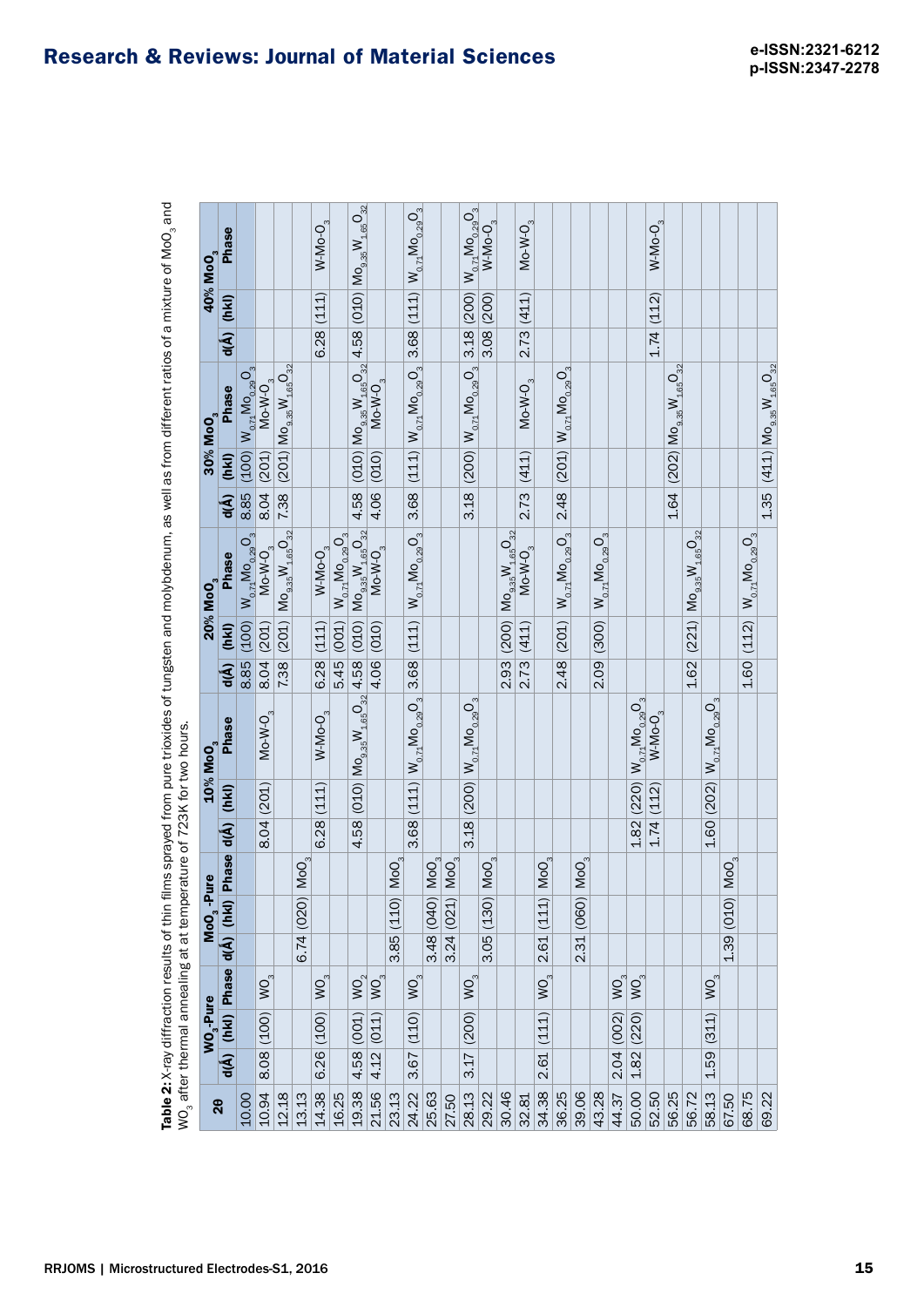#### RRJOMS | Microstructured Electrodes-S1, 2016 16

**p-ISSN:2347-2278 Research & Reviews: Journal of Material Sciences**

recorded in Table 3. It is observed that, the electrical resistivity is changed randomly with the doping percentages of MoO<sub>2</sub>. But generally, a significant increase in the resistivity is observed at any MoO<sub>3</sub> concentration reaches a higher value at a concentration of 30% and then returning to decrease again at a concentration 40%. Where the electrical resistivity of the compound (WO<sub>3</sub>)<sub>1</sub>  $_{\rm x}$ (MoO<sub>3</sub>)<sub>x</sub> does not take a certain behavior, due to the non-stiochiometric phase formation of the film as a result of increasing impurities (Mo atoms).

| <b>Doping</b>            | 300K                 |                           | 400K                 |                           |                      | 523K                                                                                                                  |
|--------------------------|----------------------|---------------------------|----------------------|---------------------------|----------------------|-----------------------------------------------------------------------------------------------------------------------|
| percentage<br>mol $(\%)$ | $\rho(\Omega, cm)$   | $R_{\rm sh}(\Omega/\Box)$ | $\rho(\Omega.cm)$    | $R_{\rm sh}(\Omega/\Box)$ | $\rho(\Omega.cm)$    | $R_{\rm sh}(\Omega/\Box)$                                                                                             |
| $\mathbf 0$              | $7.33 \times 10^{6}$ | $1.13 \times 10^{11}$     | $6.26 \times 10^{5}$ | $9.63 \times 10^{9}$      | $3.53 \times 10^{2}$ | $5.43 \times 10^{6}$                                                                                                  |
| 10                       | $7.75 \times 10^{7}$ | $1.19 \times 10^{12}$     | $1.34 \times 10^{5}$ | $2.06 \times 10^{9}$      | $2.90 \times 10^{3}$ | $4.46 \times 10^{7}$                                                                                                  |
| 20                       | $1.79 \times 10^8$   | $2.75 \times 10^{12}$     | $2.06 \times 10^{5}$ | $3.17 \times 10^{9}$      | $3.86 \times 10^{2}$ | $5.94 \times 10^{6}$                                                                                                  |
| 30                       | $2.11 \times 10^8$   | $3.25 \times 10^{12}$     | $8.11 \times 10^{4}$ | $1.25 \times 10^{9}$      | $3.36 \times 10^{2}$ | $5.17 \times 10^{6}$                                                                                                  |
| 40                       | $5.12 \times 10^{7}$ | $7.88 \times 10^{11}$     | $1.28 \times 10^{5}$ | $1.97 \times 10^{9}$      | $2.45 \times 10^{2}$ | $3.77 \times 10^{6}$                                                                                                  |
|                          |                      |                           |                      |                           |                      | <b>Effect of temperature on sheet resistance:</b> The sheet resistance of doning semiconductor is considered a widely |

Table 3. The electrical resistivity and sheet resistance at three different temperature zones with different doping concentrations.

Effect of temperature on sheet resistance: The sheet resistance of doping semiconductor is considered a widely used technique to characterize the thin films. It measures the resistance of thin films across a square area to identify the nature of the roughness of film surface and thickness homogeneity. Measurements of electrical sheet resistance,  $R_{ab}$  of the WO<sub>2</sub> mixed with MoO<sub>2</sub> thin films were carried out in the temperature range 300-523K, as shown in Figure 6. It is observed that, the sheet resistance for all ratios of MoO<sub>3</sub> additives is the exponential decreasing behavior as a function of temperature. Also, its value of  $R_{sh}$  does not only depend on the ratio of adding MoO<sub>3</sub>, but also depends on the morphology of the film surface. Furthermore, the sheet resistance, R<sub>sh</sub>, values at temperatures in three different zones for mixed thin films of (WO<sub>3</sub>)<sub>1-x</sub>(MoO<sub>3</sub>)<sub>x</sub> was listed in **Table 3**. It was observed that, the sheet resistance decreased with increasing MoO<sub>3</sub> concentration. The decreases in R<sub>sh</sub> may be due to substitution of Mo-atoms instead of the W-atoms in the unit cell, which causes a decrease of energy gap consequently leads to the increase of electrical conductivity.

**300 350 400 450 500 550**

**Doping 30%**

**Doping 40%**



**9.0k 12.0k 0.0 4.0k 8.0k 12.0k 0.00 1.50k 3.00k 4.50k**

**sista n ce (**Ω**.)**

Figure 6: The sheet resistance versus temperature at different  $MoO<sub>3</sub>$  concentrations.

Conductivity mechanisms and activation energy: The representation of logarithmic resistivity, Ln  $\rho_{\alpha}$  versus the reciprocal absolute temperature (1000/T) with the different doping percentage is shown in Figure 7. It is clear that, the two different linear regions and their dependence upon the selected temperature range. The first region is identified at low temperature (LT). This region extends also upwards as far as the impurity exhaustion temperatures and is identified as an extrinsic conductivity of semiconductor due to the ionization of impurity atoms. At the low temperature range, the data followed Pertritz expression indicated that the conduction attributed to the thermally assisted hopping of carriers between localized states closes to the Fermi level [34,35]. The second region (higher temperature region, HT) is identified with the intrinsic conduction of semiconductor. Within this region, the density of carriers is equal to that of intrinsic carriers [31]. This can be explained due to the lower degree of crystallinity and the small crystallite size. Also, the presence of defects such as structural disorders, dislocations and surface imperfections also play an essential role in decreasing the conductivity as reported earlier [31]. As, the transition here depends on two parameters; the temperature and lattice vibrations which create phonons, will produce electron-phonon interaction. This interaction causes hindering for electrons, so electrons need more energy to be activated. This interprets the increasing of activation energy values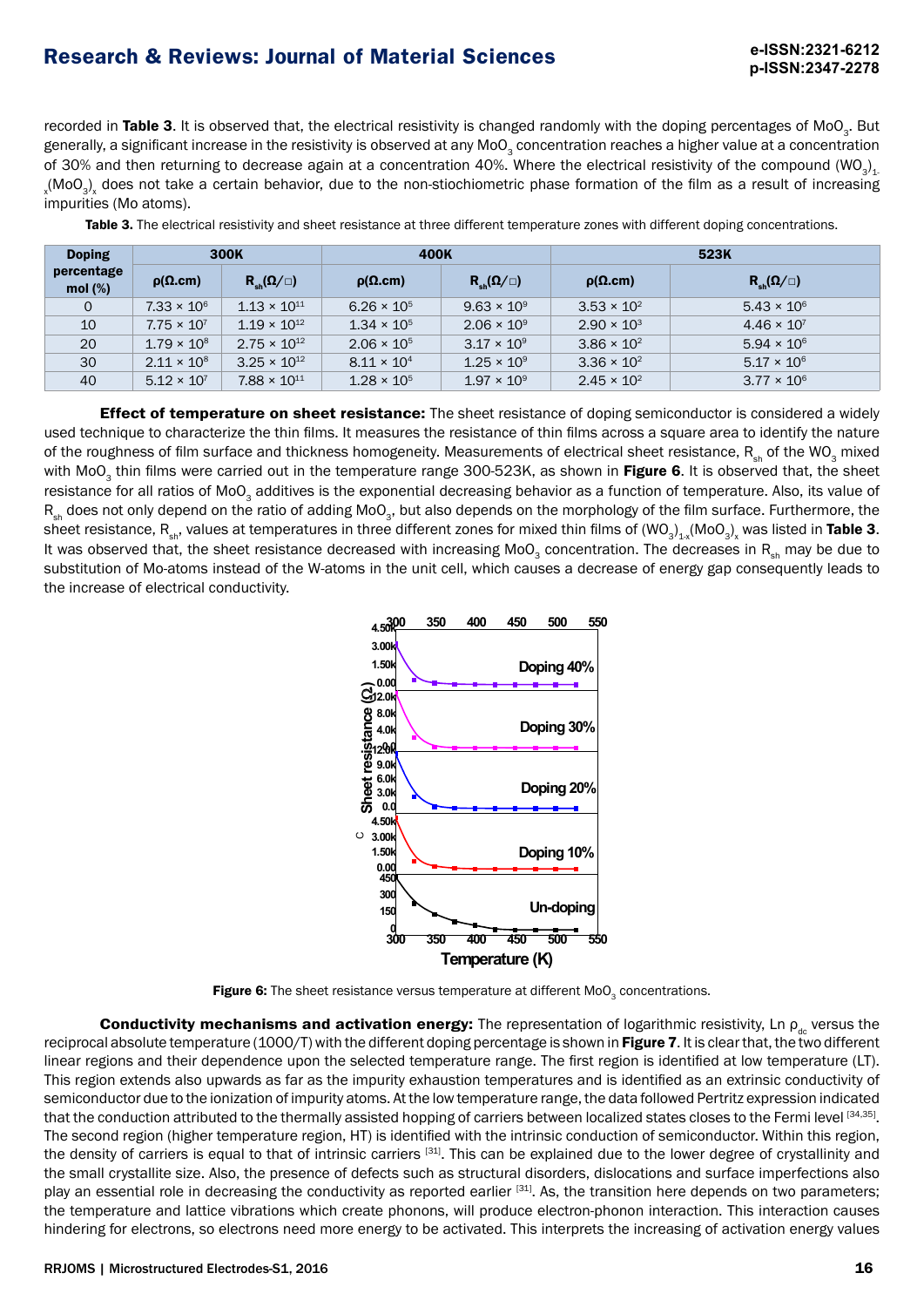of the second region [34]. The corresponding activation energies of the two regions were listed in Table 4. It is observed that, the obtained activation energy in the lattice vibration region (HT) is approximately equal to one half of the optical energy gap [36,37]. Also, ∆E values for all of WO<sub>3</sub> mixed with MoO<sub>3</sub> thin films indicate that the prepared samples were semiconductors materials. On the other hand, our all present data were consonant with the results of the other semiconducting materials [34,37-39].



Figure 7: Lnp versus (1000/T) at different MoO<sub>2</sub> percentages.

The change in the transition temperature (Tc) in conductivity mechanism as a function of MoO<sub>3</sub> concentration is represented in Figure 8 and has been recorded in Table 4. Represented measured data was fitted to be obtained straight lines satisfying of the following equation  $[31,36]$ ;



Figure 8. The transition temperature of conductivity mechanism versus  $MoO<sub>3</sub>$  percentage.

$$
T_c = -1.07 \text{ X} + 121 \pm 0.62 \tag{12}
$$

These results can be interpreted as follows, since the Mo atom is an inserted within the host unit cell of WO<sub>3</sub> instead of the W atom because the size of Mo atom is equal to the size of W atom. So the dimensions of the unit cell are remaining constant in the three directions for the same extension. So, the shift of transition temperature, Tc is due to increase in the doping percentage, which represent the impurities in the composite where the conductivity mechanism depends on the temperature, impurities and crystal defects. Therefore, the shift in T $_{\rm c}$  can be attributed to the change in the impurity content which is affecting the conductivity mechanism.

Table 4: The residual resistivity, activation energy and the temperature change of conductivity mechanisms with different MoO<sub>3</sub> doping percentage.

| <b>Doping</b> |          |                |                           |                      |                        |               |
|---------------|----------|----------------|---------------------------|----------------------|------------------------|---------------|
| mol $(\%)$    | $10^3/T$ | $T(^{\circ}C)$ | $\rho_{\circ}(\Omega.cm)$ | $E_{\text{at}}$ (eV) | $\rho_{01}(\Omega.cm)$ | $E_{a2}$ (eV) |
| Un-doping     | 2.54     | 121            | $73.13 \times 10^3$       | 0.3389               | 24.53                  | 0.9306        |
| 10%           | 2.60     | 112            | $7.33 \times 10^{3}$      | 0.5511               | 99.48                  | 0.9703        |
| 20%           | 2.68     | 100            | $7.35 \times 10^{2}$      | 0.7547               | 44.70                  | 0.9409        |
| 30%           | 2.76     | 89             | $4.93 \times 10^{2}$      | 0.8315               | 54.59                  | 0.8987        |
| 40%           | 2.84     | 79             | $1.34 \times 10^{3}$      | 0.6469               | 54.59                  | 0.8461        |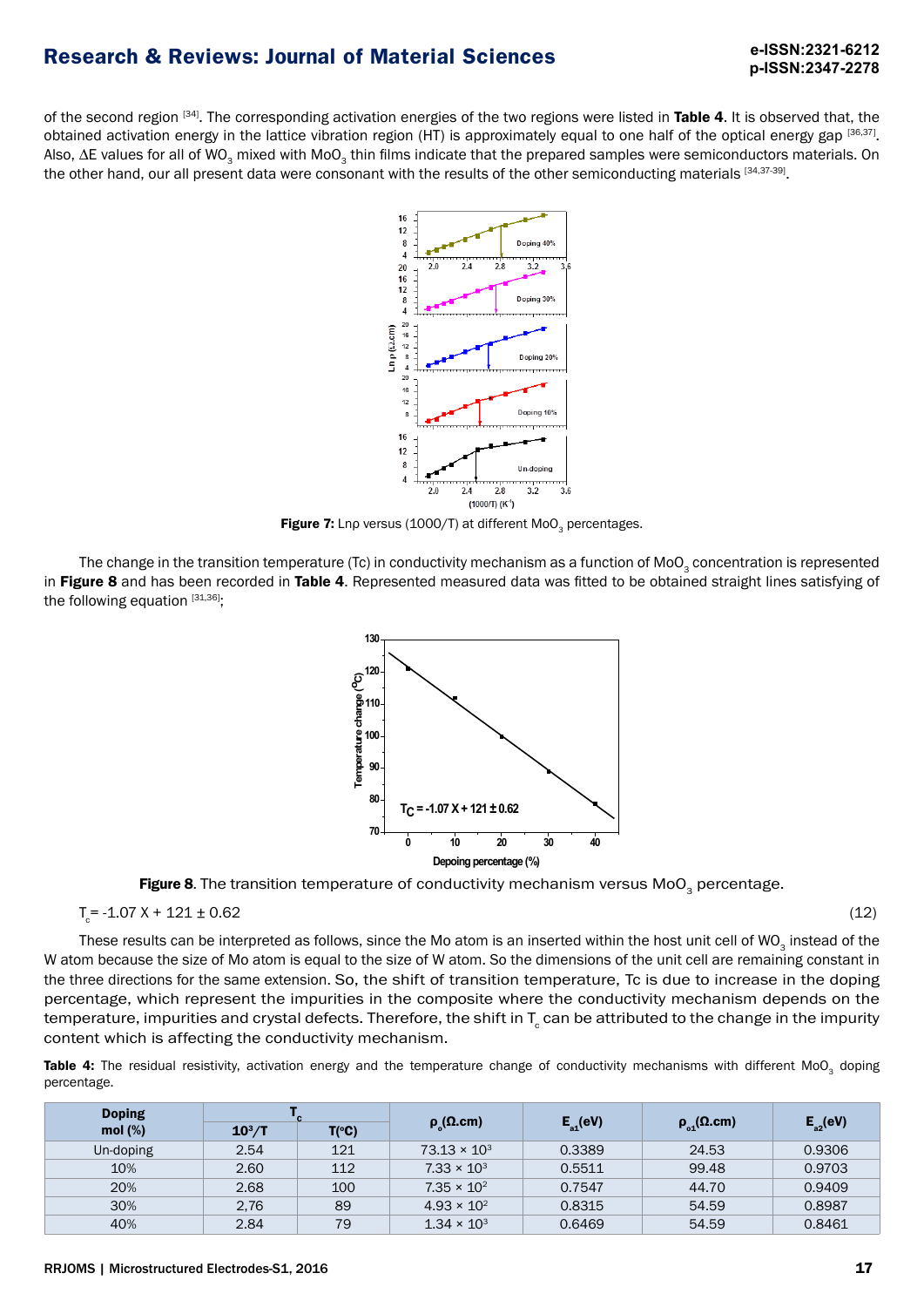### **CONCLUSIONS**

- 1. Composite trioxide (WO<sub>3</sub>)<sub>1-x</sub>(MoO<sub>3</sub>)<sub>x</sub> thin films were deposited on the previous glass heating substrates by using the spray pyrolysis technique.
- 2. The thermal annealing process in the air at 723 K for two hours was done.
- 3. XRD reveals that, composite W-Mo-O<sub>3</sub> alloys were found to be non-stoichiometries phases of Mo-W-O<sub>3</sub>, Mo<sub>9.35</sub>W<sub>1.65</sub>O<sub>32</sub> and  $W_{0,71}$ Mo<sub>0.29</sub>O<sub>3</sub> which have a monoclinic structure.
- 4. The microstructure (crystallite size and internal microstrain) was estimated as a function of MoO<sub>3</sub> content.
- 5. The electrical properties (resistivity, sheet resistance and activation energies) of a composite (WO<sub>3</sub>)<sub>1-x</sub>(MoO<sub>3</sub>)<sub>x</sub> were carried out.
- 6. The conductivity mechanisms divided into the two processes; an extrinsic conductivity and intrinsic conduction.
- 7. Transition temperature of the conductivity mechanism was increased with MoO<sub>2</sub> concentrations.

## **REFERENCES**

- 1. Arveez Ahmed HM and Begum NS. Synthesis and characterization of MoO-WO composite thin films by liquid phase deposition technique: Investigation of its photochromic properties. Bull Matter Sci 2013; 36: 45-49.
- 2. Bathe SR and Patil PS. Electrochromic characteristics of fibrous reticulated WO 3 thin films prepared by pulsed spray pyrolysis technique. Sol Energy Mater Sol Cells 2007; 91: 1097-1101.
- 3. Patil RS, et al. Structural and optical properties of electrodeposited molybdenum oxide thin films. Appl Surf Sci 2006; 252: 8050-8056.
- 4. Patil PR and Patil PS. Preparation of mixed oxide MoO<sub>2</sub> WO<sub>2</sub> thin films by spray pyrolysis technique and their characterization. Thin Solid Films 2001; 382: 13-22.
- 5. Meenakshi M, et al. Optical dispersion characterization of NiO thin films prepared by nebulized spray technique. Int J Chem Tech Res 2014; 6: 5196-5202.
- 6. Sberveglieri G, et al. WO<sub>3</sub> sputtered thin films for NO<sub>x</sub> monitoring. Actuators B: Chem 1995; 26-27: 89-92.
- 7. Ferroni M, et al. Characterization of a molybdenum oxide sputtered thin film as a gas sensor. Thin Solid Films 1997; 307: 148-151.
- 8. Ferroni M, et al. MoO<sub>3</sub>-based sputtered thin films for fast NO<sub>2</sub> detection. Actuators B: Chem 1998; 48: 285-288.
- 9. Hiruta Y, et al. Absorption Bands of Electrochemically-Colored Films of WO<sub>3</sub>, MoO<sub>3</sub> and Mo<sub>c</sub>W<sub>1-c</sub>O<sub>3</sub> Jpn J Appl Phys 1984; 23: 1624.
- 10. Yamada S, et al. Infrared Absorption of Colored and Bleached Films of Tungsten Oxide. Solid State Ionics 1990; 40: 487- 490.
- 11. Monk PMS and Chester SL. Electrodeposition of Films of Electrochromic Tungsten-Oxide Containing Additional Metal-Oxides. Electrochim Acta 1993; 38: 1521-1526.
- 12. Monk PMS, et al. Electrochromic tungsten oxide: doping with two or three other metal oxides. J Mater Chem 1994; 4: 1071- 1074.
- 13. Nguyen MT and Dao LH. Poly(N-benzylaniline)/(poly(AMPS)/WO<sub>3</sub> solid-state electrochromic cell. J Electrochem Soc 1989; 136: 2131-2132.
- 14. Pennisi A, et al. Electrochromic properties of tungsten- molybdenum oxide electrodes. Solar Energy Mater Solar Cells 1992; 28: 233-247.
- 15. Abouhilou F, et al. X-ray peak profile analysis of dislocation type, density and crystallite size distribution in cold deformed Pb-Ca-Sn alloys. Trans Nonferrous Met Soc China 2012; 22: 604-607.
- 16. Mukherjee P, et al. Microstructural changes in oxygen-irradiated zirconium-based alloy characterised by X-ray diffraction techniques. Mater Characterization 2005; 55: 412.
- 17. Vives S, et al. X-ray diffraction line profile analysis of iron ball milled powders. Mater Sci Eng A 2004; 366: 229-238.
- 18. Snyder RL. Analytical profile fitting of X-ray powder diffraction profiles in Rietveld analysis. In: The Rietveld method. [Edn]. Young RA. International Union of Crystallography and Oxford University Press, New York 111–131.